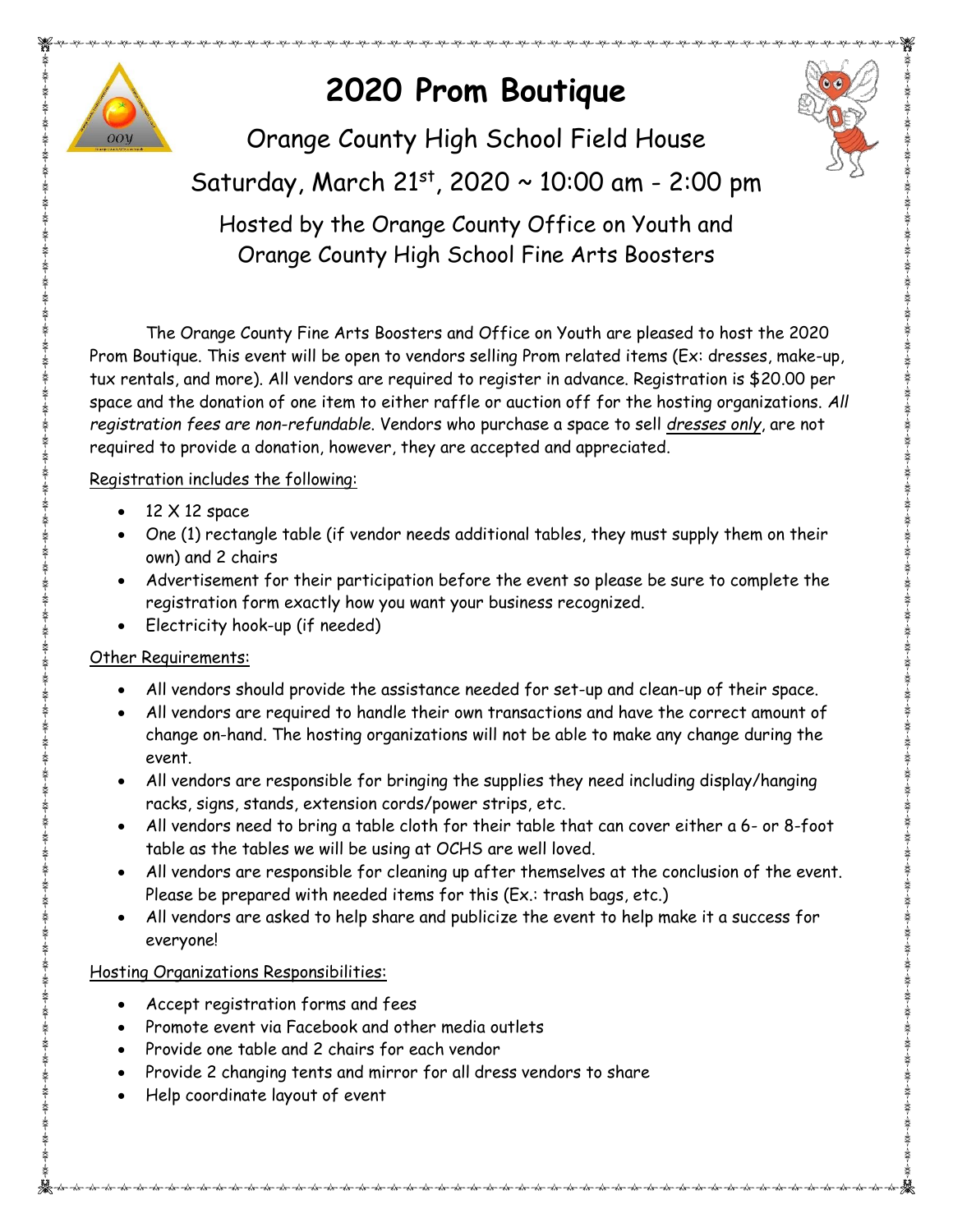

# **2020 Prom Boutique**



Orange County High School Field House

### Saturday, March 21st, 2020 ~ 10:00 am - 2:00 pm

Hosted by the Orange County Office on Youth and Orange County High School Fine Arts Boosters

Our event will be promoted via Facebook and other media outlets. We ask that our vendors help share and publicize the event to help make it a success for everyone!

| Set-up Time: 8:30 am<br>Clean-up: $2:00$ pm                                                                                                                                                                                                                                                                                                                                                                                                                                                                                                                                                                                                              | Out of Building: 3:00 pm           |  |
|----------------------------------------------------------------------------------------------------------------------------------------------------------------------------------------------------------------------------------------------------------------------------------------------------------------------------------------------------------------------------------------------------------------------------------------------------------------------------------------------------------------------------------------------------------------------------------------------------------------------------------------------------------|------------------------------------|--|
|                                                                                                                                                                                                                                                                                                                                                                                                                                                                                                                                                                                                                                                          |                                    |  |
|                                                                                                                                                                                                                                                                                                                                                                                                                                                                                                                                                                                                                                                          |                                    |  |
|                                                                                                                                                                                                                                                                                                                                                                                                                                                                                                                                                                                                                                                          |                                    |  |
| *Vendors selling dresses only do not need to provide a donated item.<br>Electricity Needed: $\Box$ Yes $\Box$ No                                                                                                                                                                                                                                                                                                                                                                                                                                                                                                                                         |                                    |  |
| By signing below, I agree to participate in the 2020 Prom Boutique to be held at the OCHS Field<br>House. I understand my reserved spot will cost \$20.00 as well as an item to be either auctioned or<br>raffled off to benefit the hosting agencies. Payment can be made by cash, check (Made out to<br>Orange County), or Credit Card (See attached). Payments, as well as completed registration forms,<br>must be received in order to officially reserve your spot. The donated items are due one week prior<br>to the event. Payments and donated items must be returned to the Office on Youth - please do not<br>deliver to any other location. |                                    |  |
| I also understand that Orange County Public Schools (and their related support organizations) and<br>Orange County Government is not liable for injuries, loss of property, or damage to property or<br>goods.                                                                                                                                                                                                                                                                                                                                                                                                                                           |                                    |  |
|                                                                                                                                                                                                                                                                                                                                                                                                                                                                                                                                                                                                                                                          |                                    |  |
| Payment Enclosed (please check one):                                                                                                                                                                                                                                                                                                                                                                                                                                                                                                                                                                                                                     |                                    |  |
| $\Box$ Cash $\Box$ Check # ______                                                                                                                                                                                                                                                                                                                                                                                                                                                                                                                                                                                                                        | $\Box$ Credit Card (form attached) |  |
| Office Use Only:                                                                                                                                                                                                                                                                                                                                                                                                                                                                                                                                                                                                                                         |                                    |  |
| Payments Received Date: ______________ Initials: _______ Donation Received: $\Box$ Yes $\Box$ No                                                                                                                                                                                                                                                                                                                                                                                                                                                                                                                                                         |                                    |  |